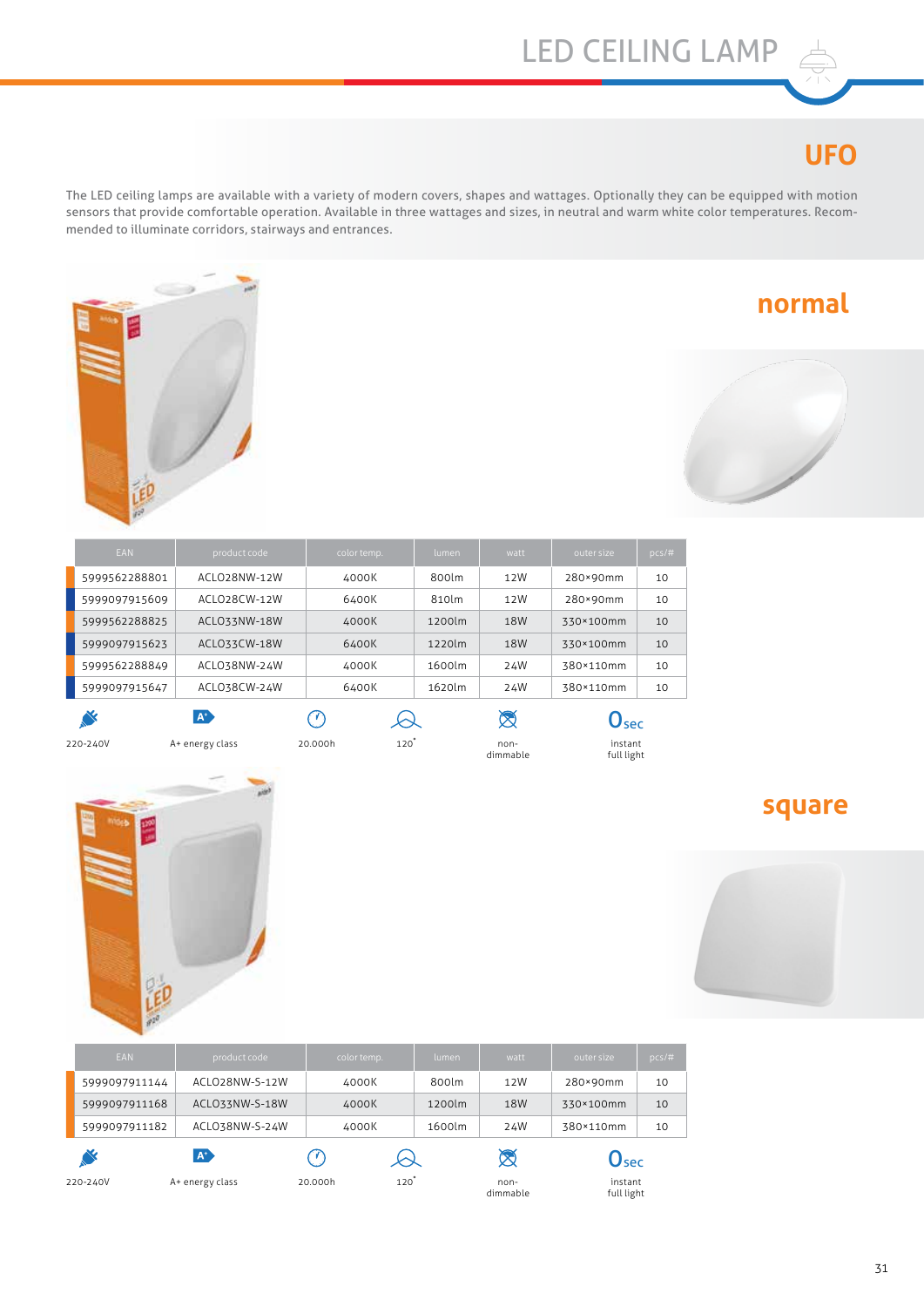

## **aluminium housing**





## **raindrop**





LED

| <b>EAN</b>    | product code    | color temp. | lumen  | watt | outer size | $pcs/\#$ |
|---------------|-----------------|-------------|--------|------|------------|----------|
| 5999097910222 | ACLO33NW-18W-RD | 4000K       | 1200lm | 18W  | 330x100mm  | 10       |
| 5999097915685 | ACLO33CW-18W-RD | 6400K       | 1220lm | 18W  | 330x100mm  | 10       |
|               | $A^+$           |             |        |      | Isec       |          |

dimmable

instant full light

A+ energy class non-220-240V 20.000h 120�

# **shell**



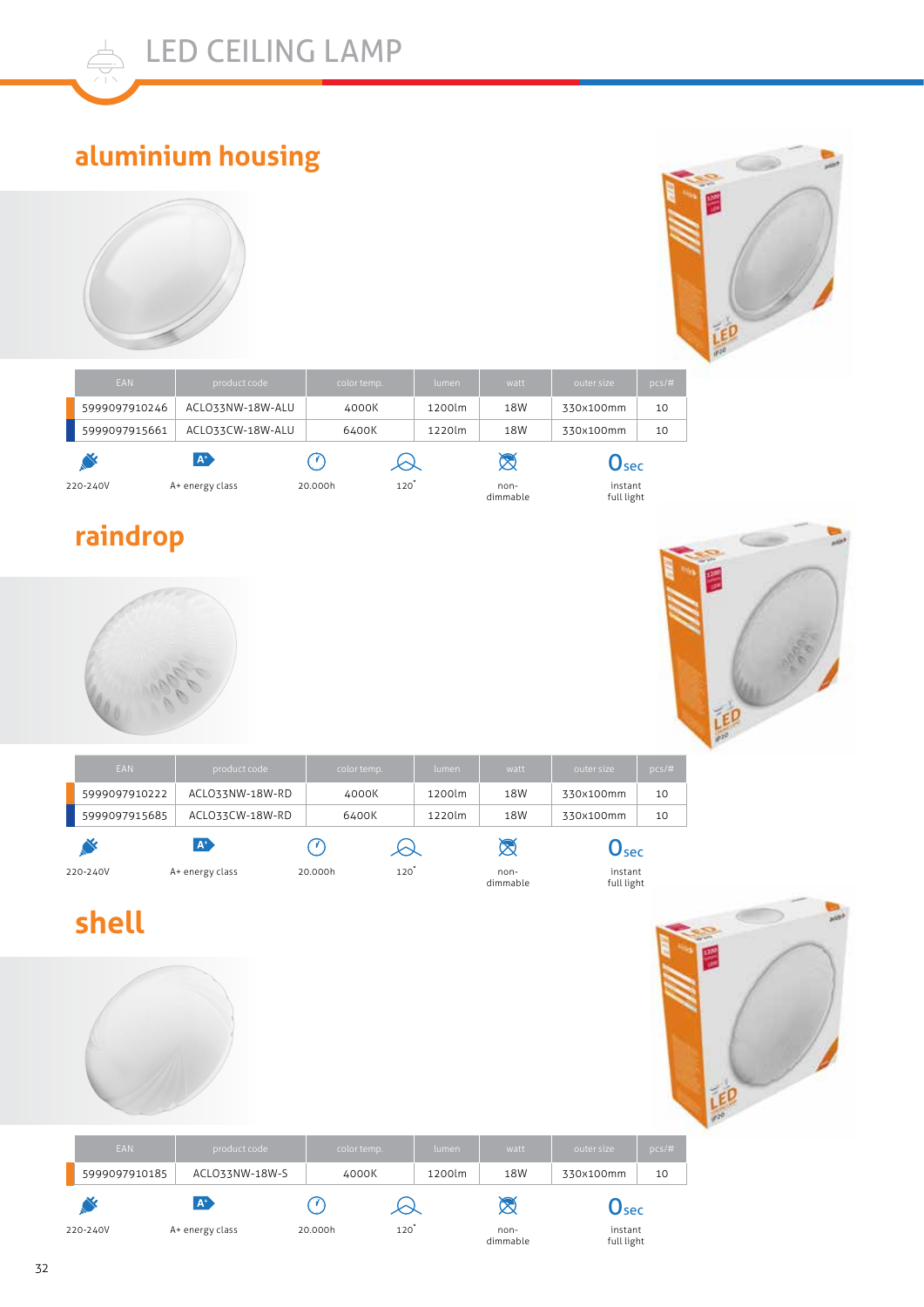## **medusa**



| <b>EAN</b>    | product code         | color temp. |                    | lumen  | watt             | outer size                | $pcs/\#$ |
|---------------|----------------------|-------------|--------------------|--------|------------------|---------------------------|----------|
| 5999097910208 | ACLO33NW-18W-ME      | 4000K       |                    | 1200lm | 18W              | 330x100mm                 | 10       |
| 5999097915708 | ACLO33CW-18W-ME      | 6400K       |                    | 1220lm | 18W              | 330x100mm                 | 10       |
|               | <b>A<sup>D</sup></b> | ( 7 )       | $\rightsquigarrow$ |        | $\boxtimes$      | $\mathsf{O}_\mathsf{sec}$ |          |
| 220-240V      | A+ energy class      | 20.000h     | $120^\circ$        |        | non-<br>dimmable | instant<br>full light     |          |



# **mosaic**



| <b>EAN</b>    | product code    | color temp. | lumen       | watt             | outer size                  | $pcs/\#$ |
|---------------|-----------------|-------------|-------------|------------------|-----------------------------|----------|
| 5999097910260 | ACLO33NW-18W-MO | 4000K       | 1200lm      | 18W              | 330x100mm                   | 10       |
| 5999097915722 | ACLO33CW-18W-MO | 6400K       | 1220lm      | 18W              | 330x100mm                   | 10       |
|               | $A^+$           |             |             |                  | $\mathbf{y}_{\mathsf{sec}}$ |          |
| 220-240V      | A+ energy class | 20.000h     | $120^\circ$ | non-<br>dimmable | instant<br>full light       |          |

#### **sensor**



| <b>FAN</b>    | product code | operating voltage     | detection range.   |
|---------------|--------------|-----------------------|--------------------|
| 5999097907901 | ACLO-SENSOR  | 220 ~ 240 VAC 50/60HZ | $maximum 10m * 6m$ |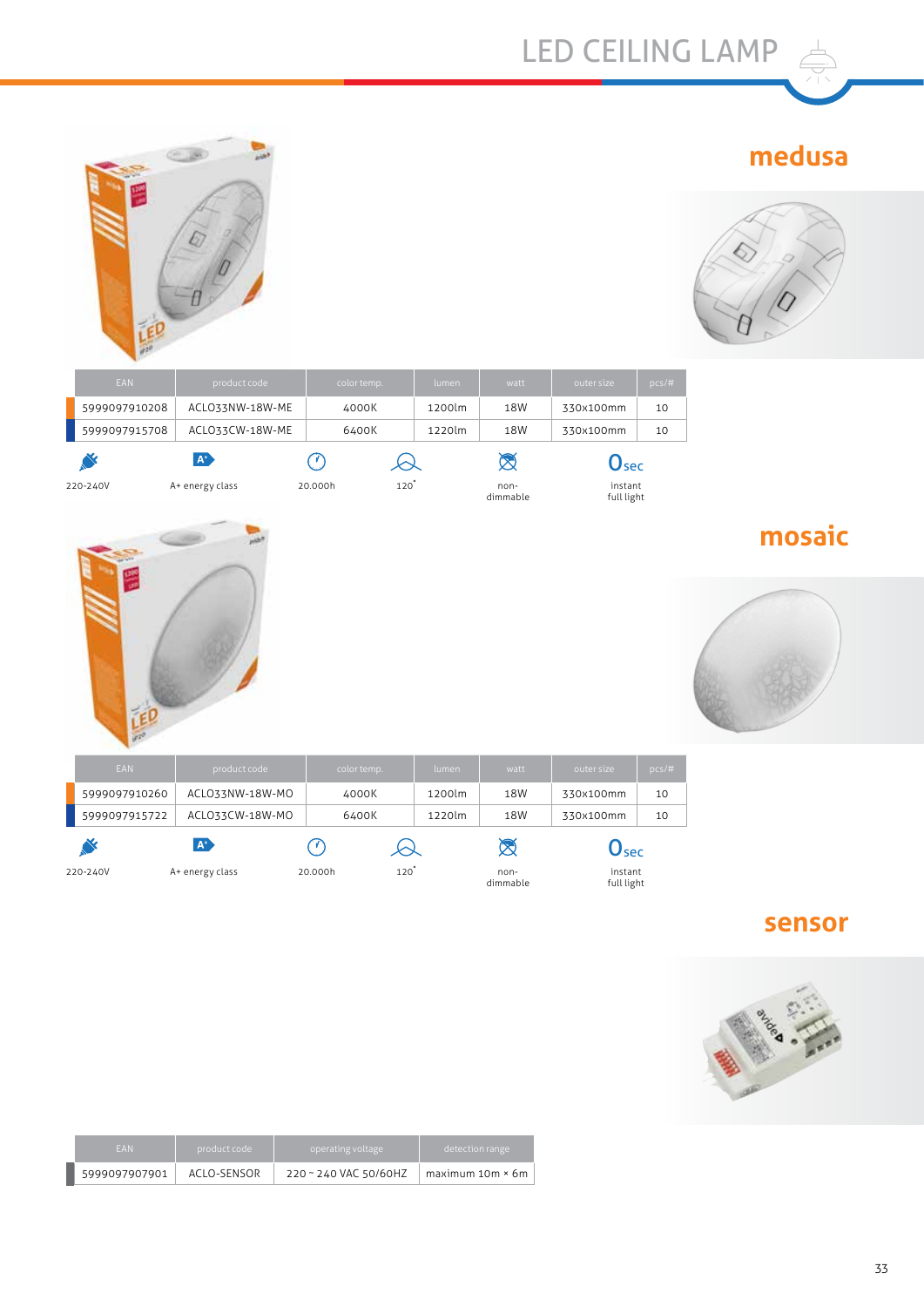## **UFO IP66**

The professional IP66 ceiling lights are available with different accessories such as inverters and microwave sensors. In addition to the high degree of protection the sensor version is highly fine-tuned to allow the most comfortable and precise operation. Available with 15W wattage and neutral white color temperature.





| <b>EAN</b>    | product code           |         | accessories       | color temp.      | lumen  | watt                  | outer size | pcs/# |
|---------------|------------------------|---------|-------------------|------------------|--------|-----------------------|------------|-------|
| 5999097911205 | ACL30NW-IP66-15W       |         |                   | 4000K            | 1200lm | 15W                   | 300x100 mm | 10    |
| 5999097911922 | ACL30NW-IP66-15W-MW    |         | sensor            | 4000K            | 1200lm | 15W                   | 300x100 mm | 10    |
| 5999097911946 | ACL30NW-IP66-15W-MW-EM |         | sensor & inverter | 4000K            | 1200lm | 15W                   | 300x100 mm | 10    |
|               | $A^*$                  | p na    | $\omega$          | X                |        | $\mathbf{U}$ sec      |            |       |
| 220-240V      | A+ energy class        | 20.000h | 120               | non-<br>dimmable |        | instant<br>full light |            |       |

#### **inverter**



#### **microwave sensor**



| <b>EAN</b>                             | 5999097911281                   |
|----------------------------------------|---------------------------------|
| product code                           | ACL-IP66-SENSOR                 |
| light sensor (LUX)                     | 2-10-25-50-OFF                  |
| detection range (%)                    | 10-25-50-75-100                 |
| lighting time                          | 5s-30s-90s-3min-<br>20min-30min |
| max load capacity                      | 400W                            |
| input voltage                          | 220-240V, 50/60Hz               |
| detection range<br>(height x diameter) | max 6m x 12m                    |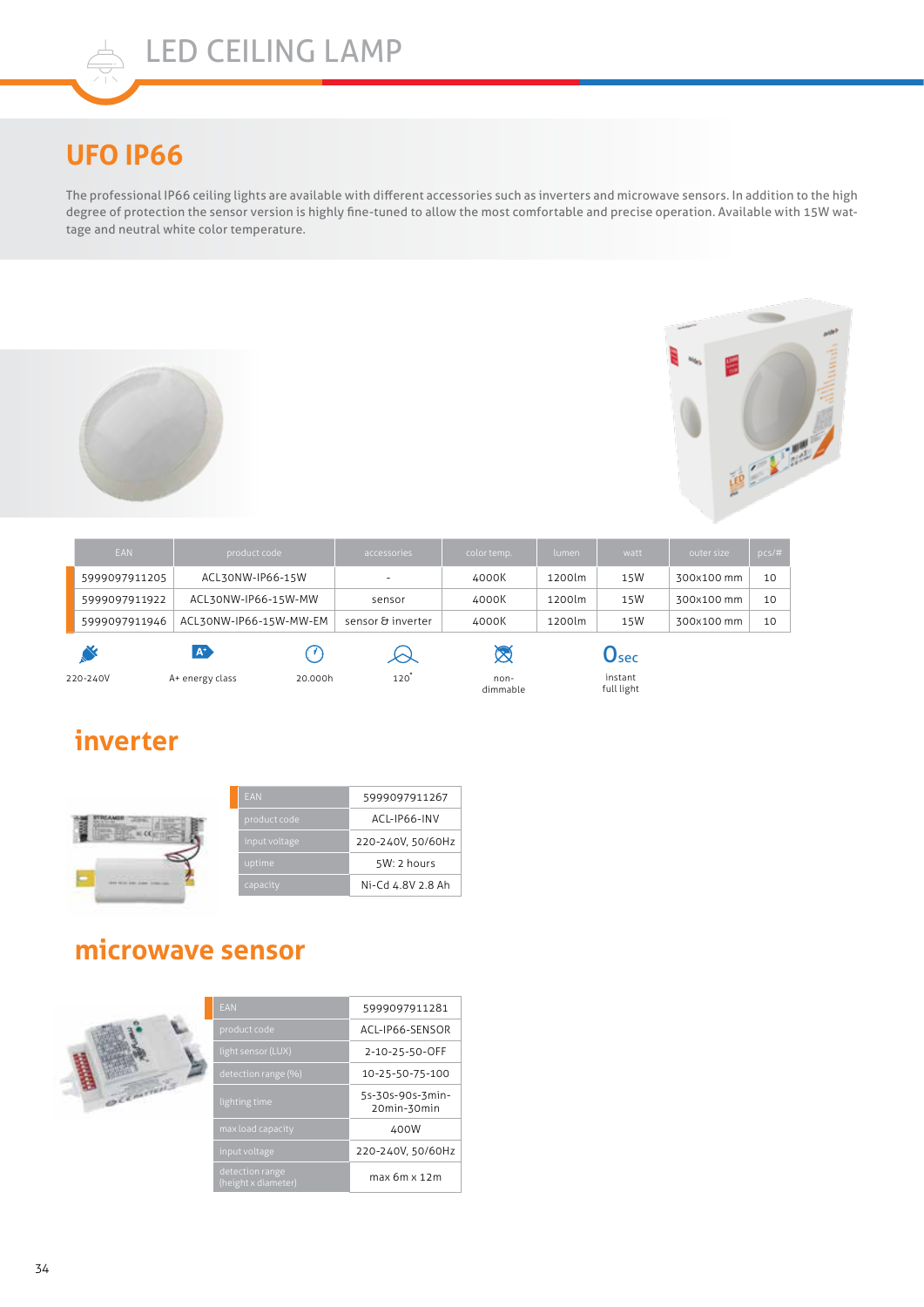### LED CEILING LAMP

#### **IP54 BULKHEAD**

The energy efficient IP54 bulkhead LED lamps are available in round and square shapes with two wattages, neutral or cold white color temperatures. The aluminium housing models provides modern appearance to different premises. Recommended in bathrooms or humid places where splash protection is essential.

#### **round**





| <b>EAN</b>    | product code      | color | color temp. | lumen  | watt | outer size | $pcs/\#$ |
|---------------|-------------------|-------|-------------|--------|------|------------|----------|
| 5999097909103 | ABBHL-R-14W-NW    | white | 4000K       | 1000lm | 14W  | 215x80mm   | 12       |
| 5999097915746 | ABBHL-R-14W-CW    | white | 6400K       | 1010lm | 14W  | 215x80mm   | 12       |
| 5999097909141 | ABBHL-R-14W-NW-BL | black | 4000K       | 1000lm | 14W  | 215x80mm   | 12       |
| 5999097915760 | ABBHL-R-14W-CW-BL | black | 6400K       | 1010lm | 14W  | 215x80mm   | 12       |
|               | $\mathbf{A}^*$    | - 7 3 | Ѡ           | ಜ      |      | Usec       |          |

泡

A+ energy class non-220-240V 20.000h 120�



instant full light

#### **oval**



| <b>EAN</b>    | product code      | color   | color temp. | lumen              | watt | outer size                | $pcs/\#$ |
|---------------|-------------------|---------|-------------|--------------------|------|---------------------------|----------|
| 5999097909127 | ABBHL-O-14W-NW    | white   | 4000K       | 1000lm             | 14W  | 119x212x60,5mm            | 12       |
| 5999097915784 | ABBHL-O-14W-CW    | white   | 6400K       | 1010lm             | 14W  | 119x212x60,5mm            | 12       |
| 5999097909165 | ABBHL-O-14W-NW-BL | black   | 4000K       | 1000lm             | 14W  | 119x212x60.5mm            | 12       |
| 5999097915807 | ABBHL-O-14W-CW-BL | black   | 6400K       | 1010lm             | 14W  | 119x212x60,5mm            | 12       |
|               | $A^*$             | : V)    | Ѡ           | $\otimes$          |      | $\mathbf{O}_\mathbf{sec}$ |          |
| 220-240V      | A+ energy class   | 20.000h | $120^\circ$ | $non-$<br>dimmable |      | instant<br>full light     |          |

35